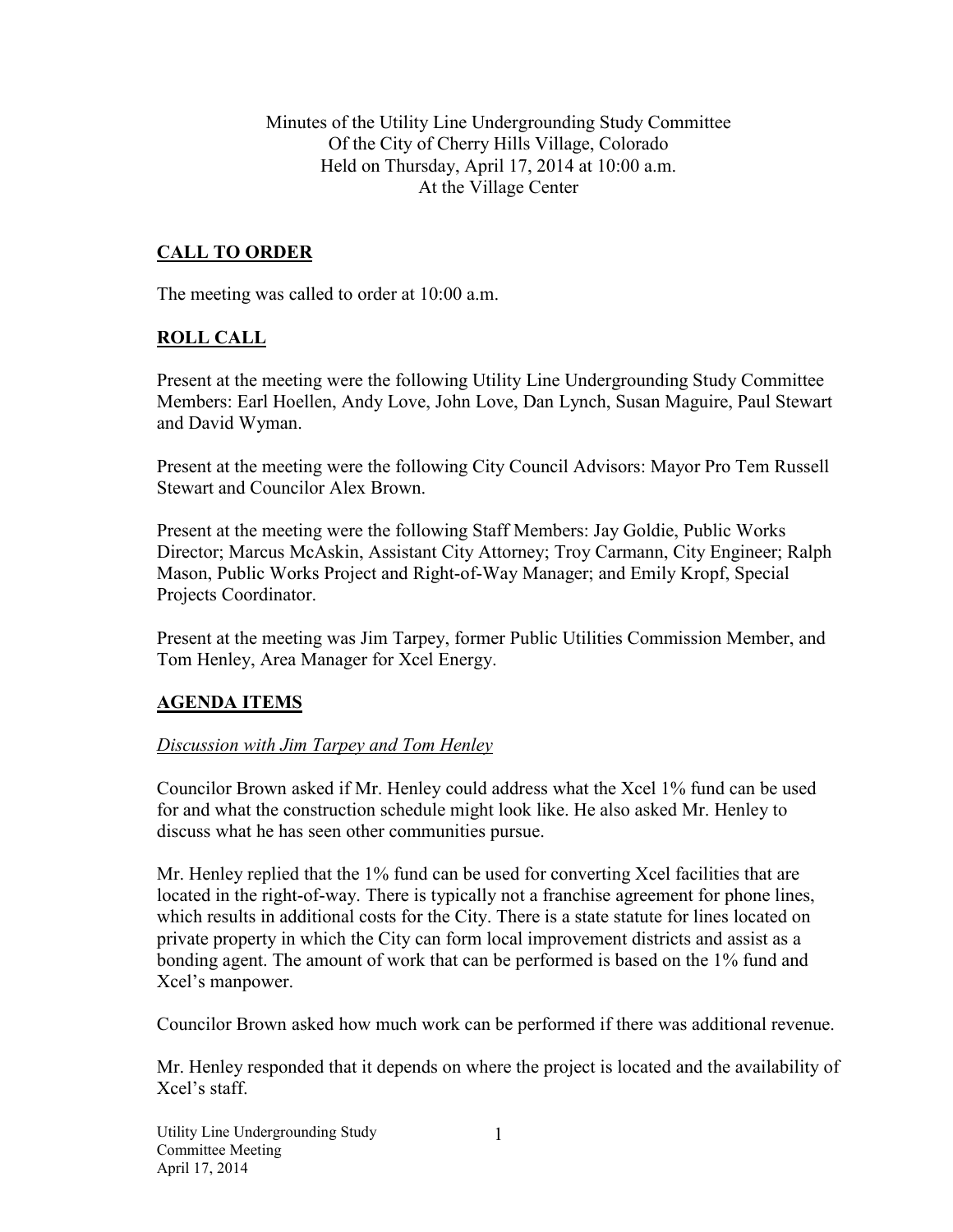Mr. Tarpey asked if any other cities have provided funding for undergrounding beyond the  $1\%$  fund.

Mr. Henley said no. He continued that other cities have not had the necessary funding to bury other facilities like telephone lines. Poles with joint use generally have ownership transferred to the other utility company if Xcel's lines are buried.

Assistant City Attorney McAskin asked how the process works when other utilities are buried with Xcel's facilities.

Mr. Henley replied that he does not know. Other utilities are not coordinated by Xcel and occur at a different time.

Committee Member Hoellen asked if Centurylink's facilities usually remain on the existing pole when Xcel's facilities are buried and the city does not pay for conversion of the other lines.

Mr. Henley said yes.

Committee Member Love asked how all lines can be converted at the same time.

Public Works Director Goldie responded that when the lines were buried at the Joint Public Safety Facility the City organized a meeting between Xcel, Comcast and Crown Castle. The same boring or trenching company was used for all lines associated with the project.

Committee Member Hoellen asked if Comcast is required to bury lines at its cost.

Assistant City Attorney McAskin replied yes.

Committee Member Andy Love asked if Comcast would be opposed to the installation of fiber optics.

Mr. Henley replied that he believes fiber optics is the current standard.

Committee Member Wyman asked if there would be room in the existing right-of-way for the new facilities.

Mr. Henley said that Xcel has encountered this issue and has found that there can be crowding in the right-of-way. He added that it is more costly to repair facilities that are located underground. It also takes less time to repair facilities that are overhead.

Mr. Tarpey discussed the smart grid system that was installed in Boulder.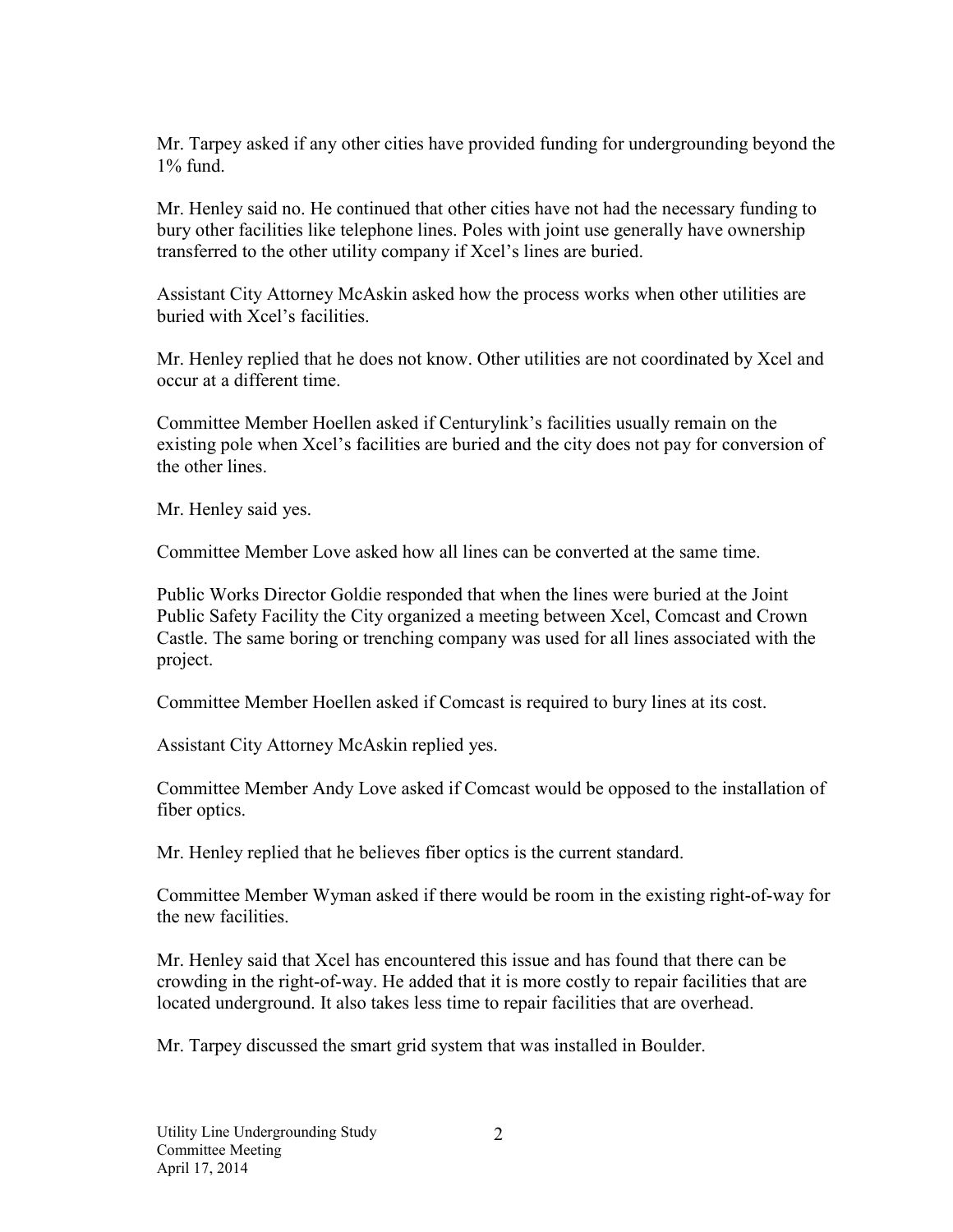Committee Member Andy Love asked if Xcel can provide research in regards to the cost of maintenance and time to repair underground facilities versus overhead lines.

Mr. Henley said yes.

Committee Member Maguire asked what the timeline would be for Xcel to bury 5 to 7 miles of lines.

Mr. Henley said less than five years.

Public Works Director Goldie added that engineering could take 6 to 9 months.

Committee Member John Love asked if the City could hire another contractor if Xcel's specifications were followed.

Mr. Henley said no. Xcel maintains quality control by requiring use of its contractors.

Committee Member Maguire asked if there are any other large projects that Xcel is working on.

Mr. Henley said yes. There are many developments currently taking place.

Committee Member Maguire asked how Xcel prioritizes its projects.

Mr. Henley replied that it is based on the submittal date.

Mr. Tarpey said that the Public Utilities Commission has little involvement in franchise agreements once they have been approved. He suggested checking the public utility tariffs.

Councilor Stewart asked if the Public Utilities Commission is more involved with Centurylink.

Mr. Tarpey responded no.

Committee Member John Love stated that a marketing effort and ad hoc committee may be needed to create a different result than the previous election.

Councilor Brown added that the installation of fiber optics might help.

Assistant City Attorney McAskin asked if the Committee was planning on adding the issue to the 2014 ballot.

Councilor Brown responded that City Council would have to pass a resolution by the end of August to be added to the ballot.